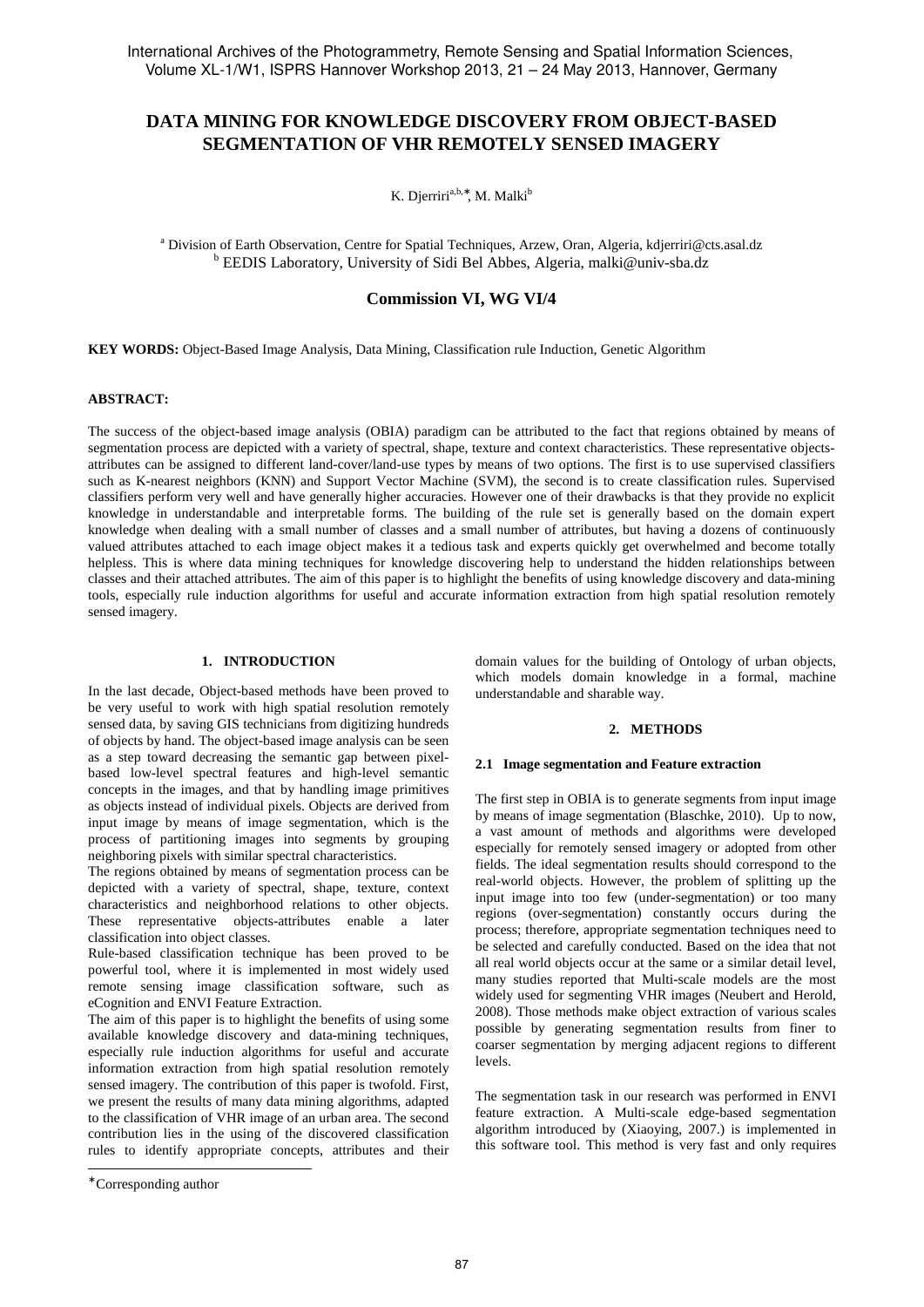# International Archives of the Photogrammetry, Remote Sensing and Spatial Information Sciences, Volume XL-1/W1, ISPRS Hannover Workshop 2013, 21 – 24 May 2013, Hannover, Germany

one input parameter (scale level). Within the same software it is possible to compute 26 descriptors for each image segment, 14 for shape, 4 spectral for each spectral band, 4 for texture and 4 for color space and band ratio, respectively. These descriptors are Total area, Length of all boundaries, Compactness, Convexity, Solidity, Roundness, Factorform, Main Direction, Major Axis length, Minor Axis length, Number of holes, HOLES RATE, MINBAND\_x (minimum value of the pixels comprising the region in band x), MAXBAND\_x, AVGBAND\_x, STDBAND\_x (standard deviation value of the pixels comprising the region in band x), TX\_RANGE (average data range of the pixels comprising the region inside the texture kernel), TX\_MEAN, TX\_VARIANCE, TX\_ENTROPY, HUE , SATURATION, Intensity (ITT Visual Information Solutions. 2007).

# **2.2 Data Mining**

Knowledge discovery through data mining have known a great success during the past few years. Here, we are interested to discover classification rule for useful and accurate information extraction from high spatial resolution remotely sensed imagery. Thus a set of algorithms have been implemented and tested on the object obtained earlier.

# **2.2.1 Genetic Algorithm (GA)**

GA is a global optimization technique, which can be used to generate high predictive and comprehensible classification rule. A survey of genetic algorithms for data mining and knowledge discovery can be found in (Freitas, A. A., 2003).

In our case each solution encoded by the GA corresponds to optimized intervals of selected relevant attributes, linked with land-cover types for forming classification rules. These rules take the general following format:

# IF Atrribute<sub>1</sub>  $\in$  Interval<sub>1</sub> AND Atrribute<sub>2</sub>  $\in$  Interval<sub>2</sub> ...IF Atrribute<sub>j</sub> ∈ Interval<sub>j</sub> THEN Object is Class<sub>i</sub>

A single rule can be coded as one chromosome consisting of n genes, where each gene corresponds to a segment of 3 elements encoding an attribute or a condition in the condition part and n the total number of attributes. Each segment consists of a bivalued flag flagi, where value of 0 corresponds to the presence of the ith attribute in the rule and value of 1 to the absence of the attribute, and two continuous cutoff values, the lower bound Lbi and the Upper bound Ubi defining the rangeof ith attribute for the class being in process.

For example the sequence (0.5,0.8,0 ,10.0,20.0,1 ,5.0,7.0,0 ,2.0, 6.0) encodes the rule IF attr<sub>1</sub>  $\in$  [0.5,0.8] AND attr<sub>3</sub>  $\in$  [5.0,7.0] THEN Object is Class<sup>i</sup>

Three (03) main genetic operators are used: selection, crossover, and mutation. The selection is a process in which the fittest rules have higher chance of being carried forward to the next generation. Crossover allows information to be exchanged, where the operator chooses a point to be selected on the parent solution sequences then information is swapped between the two individuals, rendering two child solutions. Mutation is used to randomly choose a member of the population and to change one randomly chosen element in its sequence representation. After the processes of selection, crossover, and mutation have been applied to the initial population, a new population will have formed following the replacement step. After replacement, the new population will be evaluated based on its fitness in the next evolution. This process of selection, crossover, mutation, and replacement is continued until a fixed number of generations have been reached or some form of convergence criterion has been met.

A central instrument in a genetic algorithm is the fitness function. Ideally the discovered rules should satisfy two criteria: predictive accuracy and comprehensibility, so these objectives are combined into a single objective fitness function.

Let a rule be of the form: IF A THEN C, where A is the antecedent (a conjunction of conditions) and C is the consequent (predicted class). The class predicted for an example is C if and only if the example satisfies the rule antecedent. The predictive performance of a rule can be summarized by four (04) cases, sometimes called a confusion matrix (Freitas, A. A., 2003).

- True Positives (TP): Number of examples satisfying A and C
- False Positives (FP): Number of examples satisfying A but not C
- False Negatives (FN): Number of examples not satisfying A but satisfying C
- True Negatives (TN): Number of examples not satisfying A nor C

A very simple way to measure the predictive accuracy of a rule is to compute the confidence factor (CF) of the rule, defined as:

$$
CF = TP / (TP + FP)
$$
 (1)

It is possible to measure the predictive accuracy of a rule by taking into account not only its CF but also a measure of how "complete" the rule. The rule completeness (comp) measure, denoted Comp, is computed by the formula

$$
Comp = TP / (TP + FN)
$$
 (2)

In order to combine the CF and Comp measures we can define a fitness function such as:

$$
Fitness = CF * Comp
$$
 (3)

This fitness function does not evaluate the comprehensibility of the rule. A simple measure of comprehensibility is the Simplicity (simp), which in general, its value is inversely proportional to the number of conditions in the rule antecedent.

If a rule has at most L condition, the comprehensibility of the rule R can be defined as:

$$
Simp = L-h / L-1
$$
 (4)

Where h is the length of the rule R and simp is normalized to take on values in the range 0..1.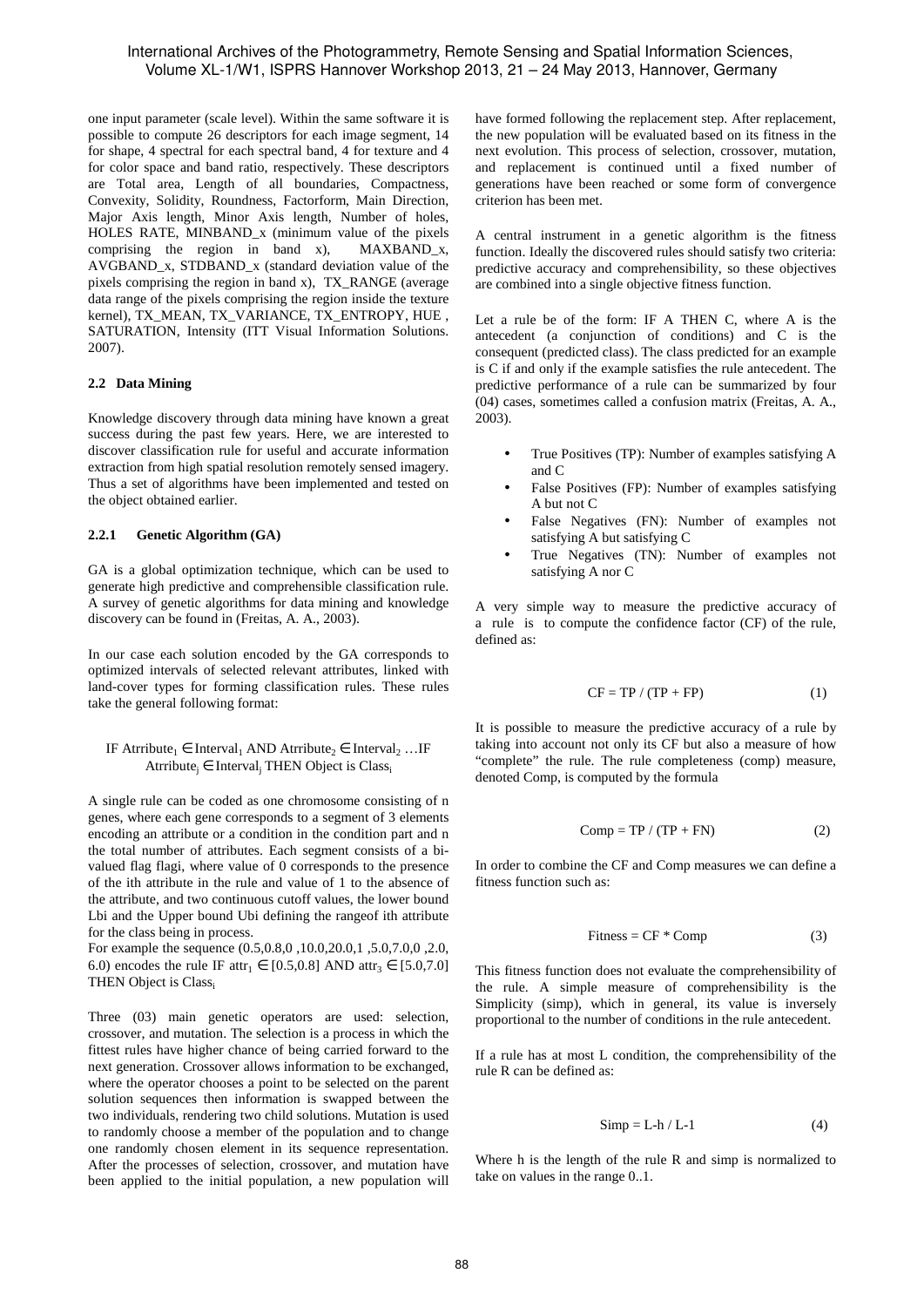Finally, the fitness function used by our system is defined as:

$$
Fitness = CF * Comp * Simp \tag{5}
$$

#### **2.2.2 Genetic Programming (GP) for Symbolic Classification**

The goal of GP, as its name implies, is the evolution of computer programs or mathematical expressions instead of sequence of values as for GA (Espejo et al., 2010). GP individuals are usually seen as trees, where leaves correspond to terminal symbols (variables and constants) and internal nodes correspond to non-terminals (operators and functions). The set of all the non-terminal symbols allowed is called the function set, whereas the terminal symbols allowed constitute the terminal set. An example of tree that represents the expression for calculating normalized difference vegetation index is illustrated in the figure 1. In our case the terminal symbols are the attributes of objects and the internals nodes are mathematical operators such as summation, subtraction, multiplication and division.



Figure 1. Normalized difference vegetation index as a genetic programming tree solution

Similar to the GA, the GP has parameters and operators such as selection, crossover and mutation, these operators are adapted to work with the tree structure. In addition it has its own parameters such maximum tree depth and size.

Usually a single output value is computed from the operation performed on the values of the attributes based on the expression evolved by the GP. The value computed by the function indicates the class predicted. For binary classification problems; if the output value is greater than a given threshold, the example is assigned to a certain class, otherwise it is assigned to the other one. The most used fitness function in genetic programming is the root mean squared errors between the output values and the desired output of the solution. In our case we used two fitness functions, which permit obtaining well separated groups; the first is based on the using of accuracy of the k-means unsupervised clustering technique. The second is based on the using of the M-statistic.

The M-statistic measures the separability between two classes  $c_1$ and  $c_2$ , which are the class of objects of interest and the background (the remaining objects). It can be calculated by normalizing the difference between the means of two classes  $\mu_{c1}$ –  $\mu_{c2}$  by the sum of their standard deviations  $\sigma_{c1} + \sigma_{c2}$ . According to (Kaufman and Remer, 1994) a value of M<1 denotes that the histograms significantly overlap and the ability to discriminate the two classes is poor (figure 3). A value of M>1 denotes that the histogram means are well separated and that the two regions are relatively easy to discriminate.



Figure 3. Illustration of the m-statistc group separability measure

### **2.2.3 Genetic Programming for Rule Induction**

Another utilization of genetic programming is the classification rule induction, where instead of evolving mathematical expressions as mentioned previously. GP manipulates IF-THEN classification rules that contain sets of comparators like >, <, IN, and logical operators like AND, OR, NOT. Many algorithms of this kind have been proposed during the last decades. A good survey on the application of genetic programming to classification can be found in (Espejo et al., 2010). In this study we used two algorithms: Discovering interesting classification rules with genetic programming (De Falco et al., 2002) and constrained-syntax genetic programming system for discovering classification rules (Bojarczuk, et al., 2004).

#### **2.2.4 Fuzzy Unordered Rule Induction Algorithm**

FURIA is a fuzzy rule-based classification method, which is builds upon the state-of-the-art rule learner algorithm RIPPER.

The sharp boundaries of a crisp rule are replaced by soft boundaries through replacing crisp intervals by fuzzy intervals with trapezoidal membership function (Hühn and Hüllermeier, 2009). A fuzzy interval of that kind is specified by four parameters and will be written  $I^F = (\phi^{s,L}, \phi^{c,L}, \phi^{c,U}, \phi^{s,U})$ :

$$
I^{F}(v) = \begin{cases} 1, & \text{if } \phi^{c,L} \le v \le \phi^{c,U} \\ \frac{v - \phi^{s,L}}{\phi^{c,L} - \phi^{s,L}}, & \text{if } \phi^{s,L} \le v \le \phi^{c,L} \\ \frac{v}{\phi^{s,U} - \phi^{c,U}}, & \text{if } \phi^{c,U} \le v \le \phi^{s,U} \\ 0, & \text{otherwise} \end{cases}
$$

Where  $\phi^L$ , and  $\phi^U$ , are the lower and upper bound of the membership of the fuzzy sets. A fuzzy rule is uniquely characterized by its core  $[\phi^{c,L}, \phi^{c,U}]$  and its support  $[\phi^{s,L}, \phi^{s,U}]$ . It is valid inside the core and invalid outside the support; inbetween, the validity drops in a gradual way (Figure 3).

Consider, for example, the rule  $A \leq 5|$ +, which indicates that if attribute A is smaller or equal to 5, then the class is positive. Here, the rule is valid for  $A \leq 5$  and invalid for  $A > 5$ . Similarly, a fuzzy rule  $A \in (-\infty, -\infty, 5, 8)$  = suggests that the rule is completely valid for  $A \le 5$ , in valid for  $A > 8$ , and partially valid in-between (Hühn and Hüllermeier, 2009).

For details about the FURIA algorithm, reader can refer to (Hühn and Hüllermeier, 2009).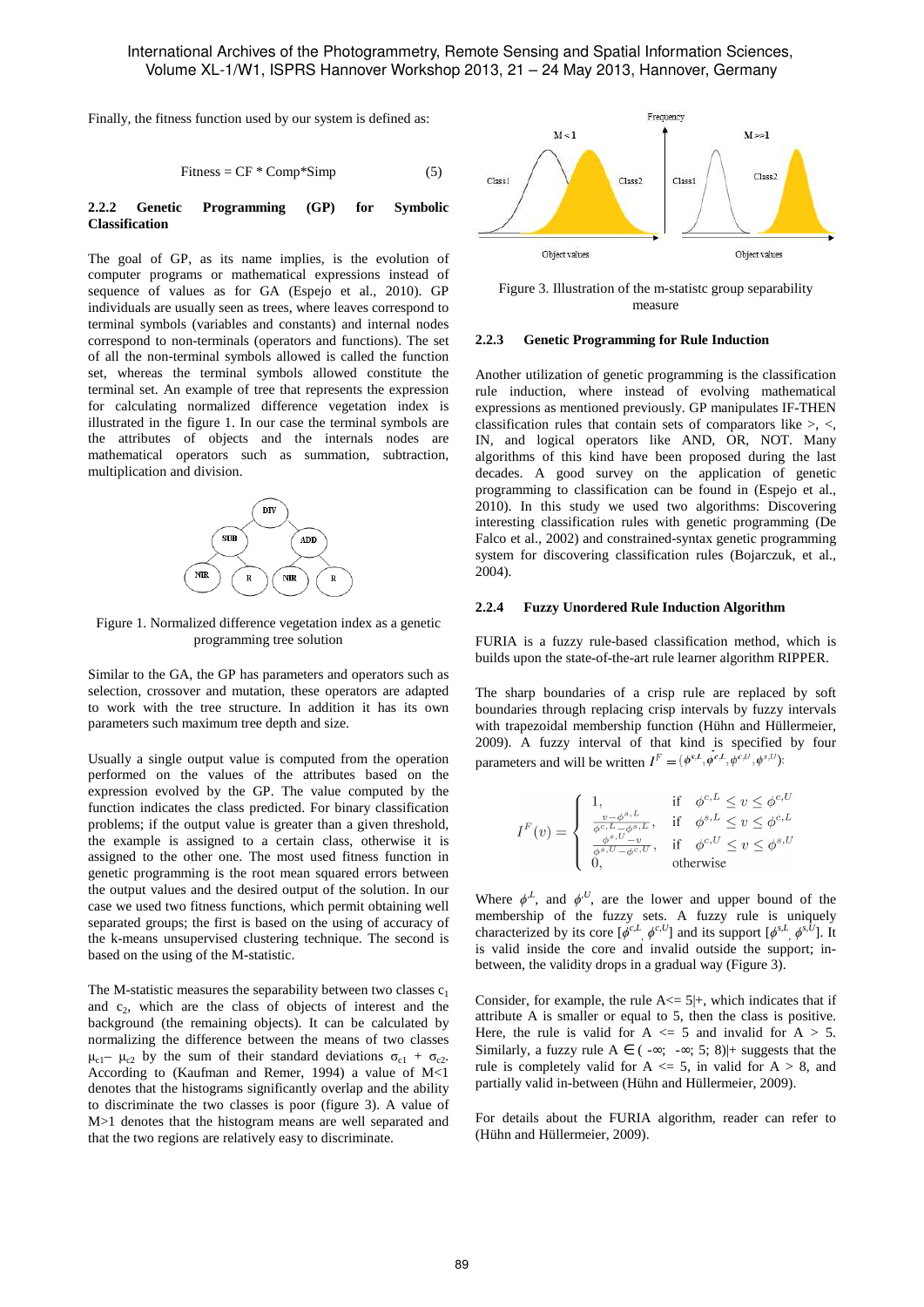

Figure 3. Crisp boundaries vs. Fuzzy boundaries

In contrast to the previously cited algorithms, which generate crisp rules, the FURIA algorithm was applied to the objects dataset to discover fuzzy rules.

### **3. EXPERIMENTS AND RESULTS**

In our experiments, a subset of multi-spectral pansharpened Quickbird image of Oran city, Algeria, is used as the case study image. The image has a ground resolution of 0.6 m and four (04) spectral bands with pixels coded on 11bits.

Firstly, the multi-spectral image is segmented and features are extracted. In this study, numerous combinations of different parameters values were used to yield segmented images, this latter were then checked visually to find the best values for scale level and merge level. Finally the multi-scale segmentation was performed using 30.0 as value for scale parameter and 90.0 for merging threshold, then 38 spectral, texture, spatial, ratio, and color space attributes were computed for each segmented region. Since the selection of training objects influences heavily the quality of the discovered rules. A set of regions of each class were collected and labeled on the basis of field investigation and photo-interpretation. The sample set contains mainly the following classes: buildings, roads, bare soil, trees and grass. These samples are divided to training and test sets. The file containing regions of interest is a XML-based file that was exported later to CSV (comma separated vector) file for further data mining experiments. The training set was used to train different classifiers including genetic algorithm, genetic programming symbolic classification, GP-based classification rule induction (Falco and Bojarczuk algorithms) and Finally the FURIA fuzzy classifier. The test set is applied to evaluate the generalization capability of the final rule set on a separate set containing data examples that not seen during training step.

For the following case studies, we used 500 individuals, 100 generations, and a crossover rate of 90% and a mutation rate of 5% for all the evolutionary algorithms.

Four (04) experiments have been conducted:

- 1. Extracting vegetation objects. The best extraction rule, the mathematical expression generated by the GP and the rate of correctly classified objects in the test dataset (correctness) are shown in the table 1.
- 2. Separating tree objects from grass ones. Different results are shown in the table 2.
- 3. Extracting of built-up areas (buildings and roads. Different results are shown in the table 3.
- 4. Separating of building objects from roads. Different results are shown in the table 4.

The above experiments have been done according to the hierarchy of figure 4.



Figure 4. Hierarchy used for the classification of different objects

| <b>Classifiers</b>  |                                  |             | <b>Rules</b>                                      | Correctness |
|---------------------|----------------------------------|-------------|---------------------------------------------------|-------------|
| GA                  |                                  |             | BANDRATIO IN [0.320, 0.554]                       | 98.82%      |
| Genetic programming | <b>Jassification</b><br>Symbolic | M-Statistic | $Mean(B3)/Mean(B4) + Mean(B3)$<br>$2*Mean(B2)$    | 98.31%      |
|                     |                                  | K-means     | $Mean(B3) + Mean(B1) - Mean(B4)$                  | 98.73%      |
|                     | Rule induction                   | Falco       | BANDRATIO > 0.255                                 | 98.52%      |
|                     |                                  | Bojarczuk   | BANDRATIO > 0,2473                                | 98.52%      |
| <b>FURIA</b>        |                                  |             | BANDRATIO IN [0.222, 0.223,<br>$+\infty, +\infty$ | 98.52%      |

Table 1. Extraction of vegetation results

From the above table, it easy to notice that all classifiers have found the simplest rule to extract vegetation objects, which is based on the thresholding of the normalized difference vegetation index (BANDRATIO), except for the GP-based symbolic classification, where we used only the values of spectral means. The accuracies for the mathematical expressions obtained by the GP are calculated on the test dataset after clustering the output by the k-means algorithm.

The high values of correctly classified instances indicate that separation of vegetation from background is an easy task for all tested classifiers. Even in the case where the bandratio attribute is not available, the GP succeeded in finding simple and easy to memorize formulas for separating between vegetation and nonvegetation segments.

Finding the most adequate attributes and their associated thresholds to extract a particular land-cover type as vegetation can help experts in establishing useful knowledge models (ontologies).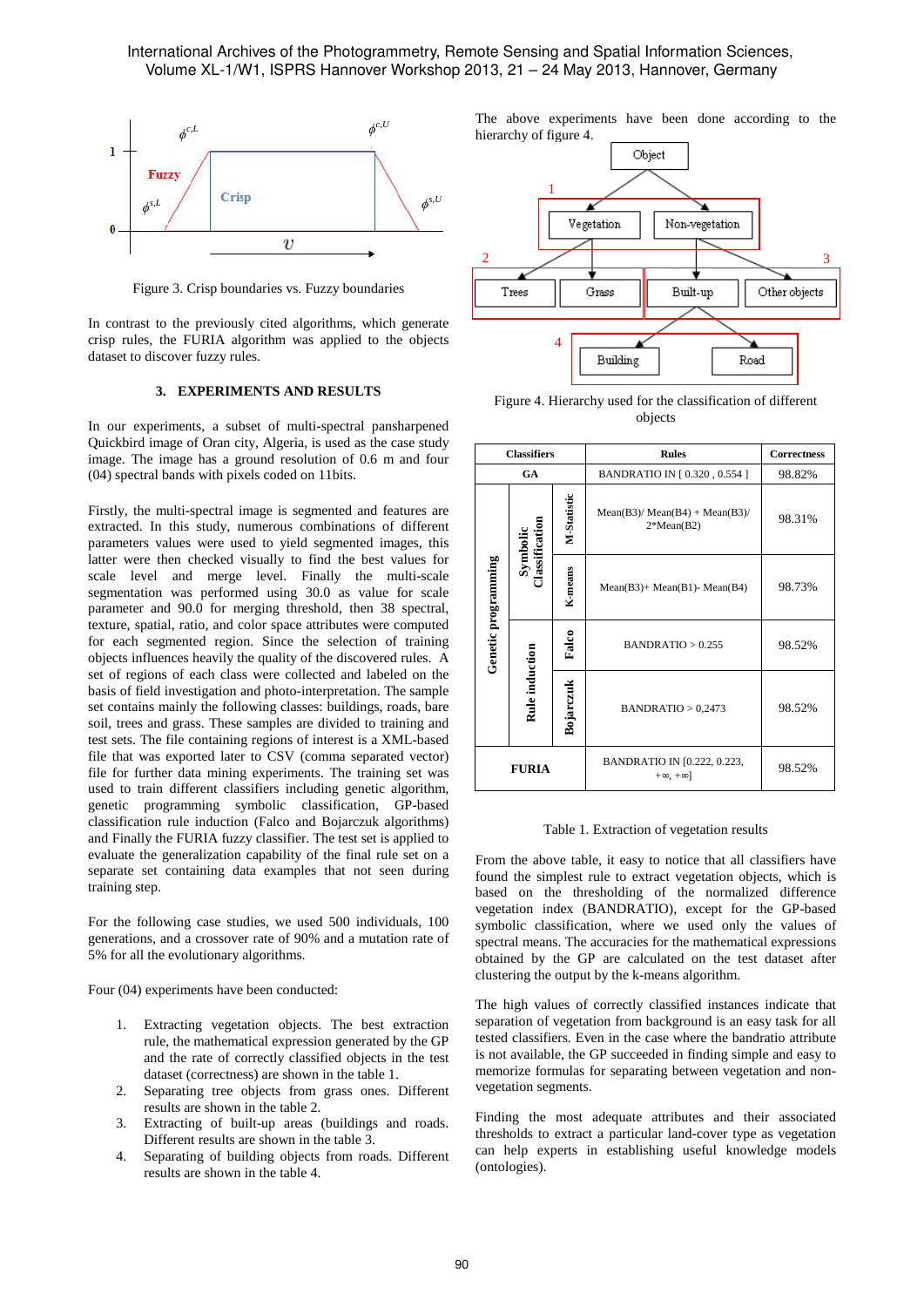# International Archives of the Photogrammetry, Remote Sensing and Spatial Information Sciences, Volume XL-1/W1, ISPRS Hannover Workshop 2013, 21 – 24 May 2013, Hannover, Germany

| <b>Classifiers</b>  |                         |                    | <b>Rules</b>                                                                                                                                                                                                                                       | <b>Correctness</b> |
|---------------------|-------------------------|--------------------|----------------------------------------------------------------------------------------------------------------------------------------------------------------------------------------------------------------------------------------------------|--------------------|
| Genetic programming | Symbolic Classification | <b>M-Statistic</b> | AVGBAND 2 - AVGBAND 1 -<br>TX ENTROPY - AVGBAND 1 +<br>TX MEAN* TX ENTROPY                                                                                                                                                                         | 87.0%              |
|                     |                         | nean<br>⊻          | AVGBAND 1 / (AVGBAND 2-<br>AVGBAND 1)+ (AVGBAND 2-<br>TX MEAN+ TX RANGE)]                                                                                                                                                                          | 87.0%              |
|                     |                         | Falco              | AVGBAND $3 > 203,45$                                                                                                                                                                                                                               | 80.37%             |
|                     | Rule induction          | Bojarczuk          | AVGBAND 2 > 269,928027                                                                                                                                                                                                                             | 75.70 %            |
| <b>FURIA</b>        |                         |                    | AVGBAND $2 \text{ IN } [-\infty, -\infty, 261.63]$ ,<br>267.83] AND TX RANGE<br>IN[26.5982, 26.7438, $\infty$ , $\infty$ ])<br>TX MEAN IN [- $\infty$ , - $\infty$ , 180.874,<br>182.698]) AND (MINBAND 1<br>IN [138, 139, $+\infty$ , $+\infty$ ] | 89.71 %            |

Table 2. Results of separating tree objects from grass ones

From the table 2. We can conclude that almost algorithms have added new attributes to the rules; among them are texture parameters such TX\_MEAN, TX\_RANGE and TX\_ENTROPY. The obtained rule sets agree with the assumption of domain experts, since trees are considered usually as textured objects. None of the used classifiers added spatial attributes to the rules, which means that this kind of attributes is not useful in this case.

| <b>Classifiers</b>  |                         |             | <b>Rules</b>                                                                                                                                                                | <b>Correctness</b> |
|---------------------|-------------------------|-------------|-----------------------------------------------------------------------------------------------------------------------------------------------------------------------------|--------------------|
| Genetic programming | Symbolic Classification | M-Statistic | AVGBAND 3/2* AVGBAND 1^4                                                                                                                                                    | 87.13%             |
|                     |                         | K-means     | 3*AVGBAND 2- AVGBAND 3-<br>AVGBAND 4                                                                                                                                        | 90.08%             |
|                     | Rule induction          | Falco       | NOT (TX RANGE $<=$ 34,94<br>AND MAXBAND $2 \le 665,157$ )                                                                                                                   | 78.48%             |
|                     |                         | Bojarczuk   | <b>MAXBAND 1&gt; 320,74 AND</b><br>$AVGBAND$ 1 > 234.39                                                                                                                     | 82.27%             |
| <b>FURIA</b>        |                         |             | BANDRATIO IN[-∞,-∞, 0.074743,<br>0.0836731<br>AND (AVGBAND 1 in [240.166,<br>$241.083, +\infty, +\infty]$<br>AND (TX VARIANCE in [257.973,<br>$259.442 + \infty + \infty$ ] | 93.67%             |

Table 3. Results of extraction of built-up objects

As it was expected different classifiers have used spectral, bandratio and texture attributes to separate the built-up areas from the remaining objects. The obtained accuracies are acceptable, especially for the GP-based symbolic classification and the FURIA fuzzy classifier.

| <b>Classifiers</b>  |                         |             | <b>Rules</b>                                                                                               | <b>Correctness</b> |
|---------------------|-------------------------|-------------|------------------------------------------------------------------------------------------------------------|--------------------|
| Genetic programming |                         | M-Statistic | AVGBAND 2^2/(AVGBAND 1*<br>(AVGBAND_1+ AVGBAND_4))                                                         | 63.91%             |
|                     | Symbolic Classification | K-means     | $(AVGBAND_4+AVGBAND_3)$<br>(AVGBAND_2- AVGBAND_1)                                                          | 80.92%             |
|                     | Rule induction          | Falco       | COMPACT > 0.147<br><b>AND</b><br>MINBAND 1 > 184,127                                                       | 88.14%             |
|                     |                         | Bojarczuk   | AVGBAND 1 > 299,54 AND<br>COMPACT > 0,179737                                                               | 84.53%             |
| FURIA               |                         |             | COMPACT in [0.167, 0.168, $+\infty$ , $+\infty$ ]) and<br>$(MAXBAND_1$ in [284, 286, $+\infty, +\infty]$ ] | 91.23 %            |

Table 4. Results of separating buildings from roads.

From the table 4. It is obvious that classifiers have succeeded in finding a good way to discriminate between building objects and road objects and that by using the spatial attribute compactness (COMPACT). The best accuracies were obtained by the FURIA algorithm and the FALCO GP-based rule induction. Since the symbolic classification does not use spatial attributes, their accuracies are not as good as the other classifiers.

### **4. CONCLUSION**

Improving classification of very high spatial resolution imagery has become a hot topic in the remote sensing image processing. One of the most innovative classification approach appeared in the era of high resolution earth observation is the object based image classification. This paper has presented a set of data mining techniques to discover classification rules from objectbased segmentations. Genetic algorithms and genetic programming are known as flexible and robust algorithms, often capable of solving wide range of optimization problems. Classification rules can be constructed with GA through optimizing intervals of relevant attributes in the object-based space linked with land cover types. Mathematical expressions can be coded as trees and then evolved by GP, which maximize fitness functions as accuracies or classes separability measures. The exploiting of fuzzy rules through the using of algorithms as FURIA is another promising way since it mimics the human behavior in fuzzy situations. These algorithms have been applied to the extraction of classification rules from VHR subimage of Oran Town (Algeria). The algorithms succeeded in finding comprehensible rules that agree with the domain expert knowledge. Those rules were for the extraction of vegetation areas, the differentiation between grass and trees regions and the distinguishing between roads and buildings. It has been found that the proposed algorithms have comparable accuracies